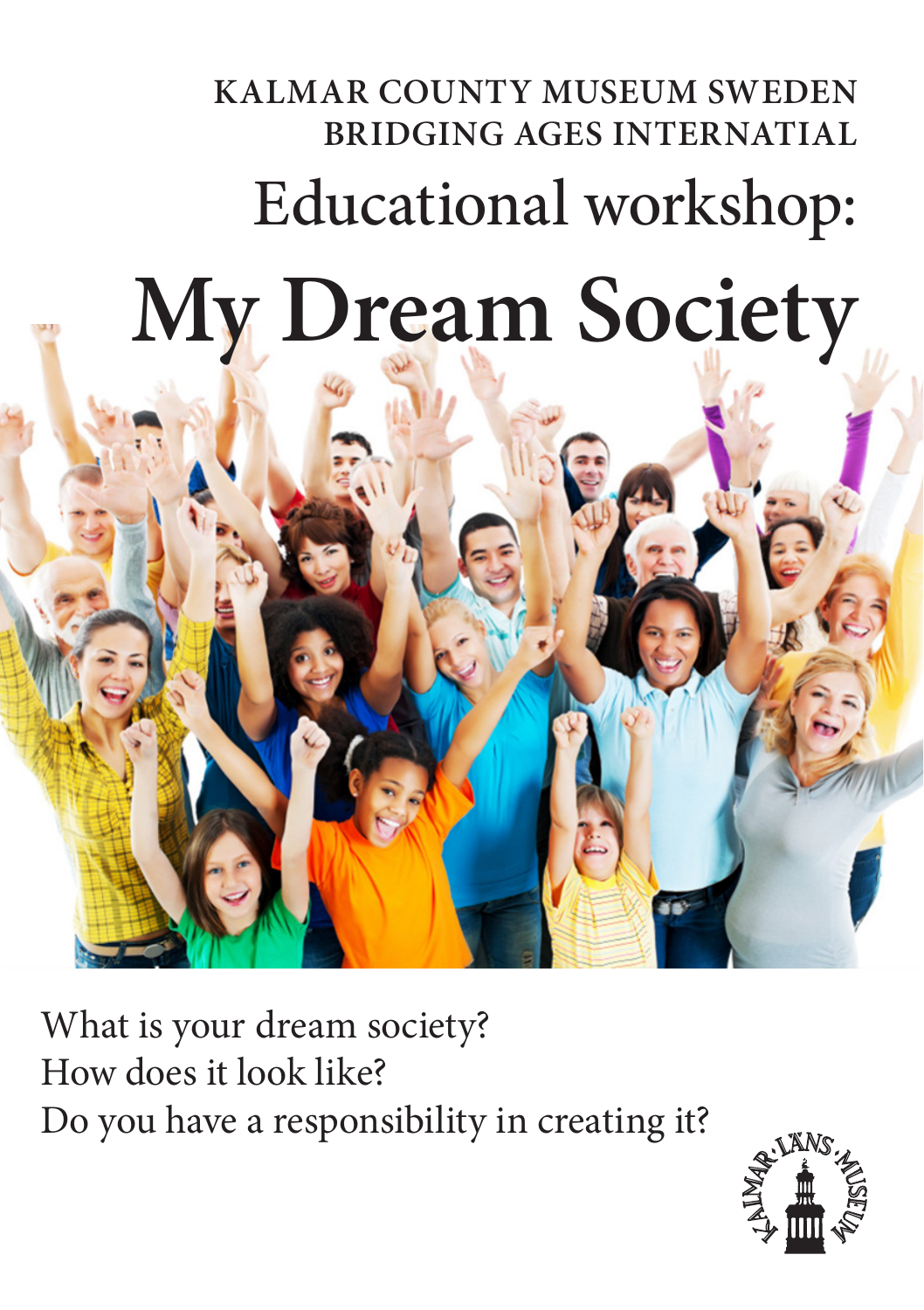THERE ARE EMERGING and ongoing wars that destroy lands and nations. There is the continuous dilemma inequality, discrimination and other social issues the despite the modern trends and rapid technological advance lands and nations. There is the continuous dilemma of inequality, discrimination and other social issues that despite the modern trends and rapid technological advances of the society are still haunting and dividing the members of the society. In recent decades, development has created a number of common problems that challenged the possibility of building a decent society. Does the perfect society exist? Maybe not physically, but in our minds we all hold on to our dream society.

Democracy is in decline. We see how strong leaders are taking the initiative in several countries. In other countries democracy is something we take for granted.

The UN Sustainable Development Goals - Agenda 2030 - is a plan of action for people, planet and prosperity. The aim is to end poverty and to heal and secure our planet. We are all part in creating this goal. As we embark on this collective journey, we should all take the bold and transformative steps which are urgently needed to shift the world onto a sustainable and resilient path we pledge that no one will be left behind.

What does your dream society look like? We build this together in a workshop with teachers from Kalmar County Museum. We reflect, discuss and problematize about what an ideal society is. The workshop is based on democracy, human rights and the United Nations Convention of the Rights of the Child. In the last section we tie it all together and discuss how we can affect and how our personal responsibility looks like.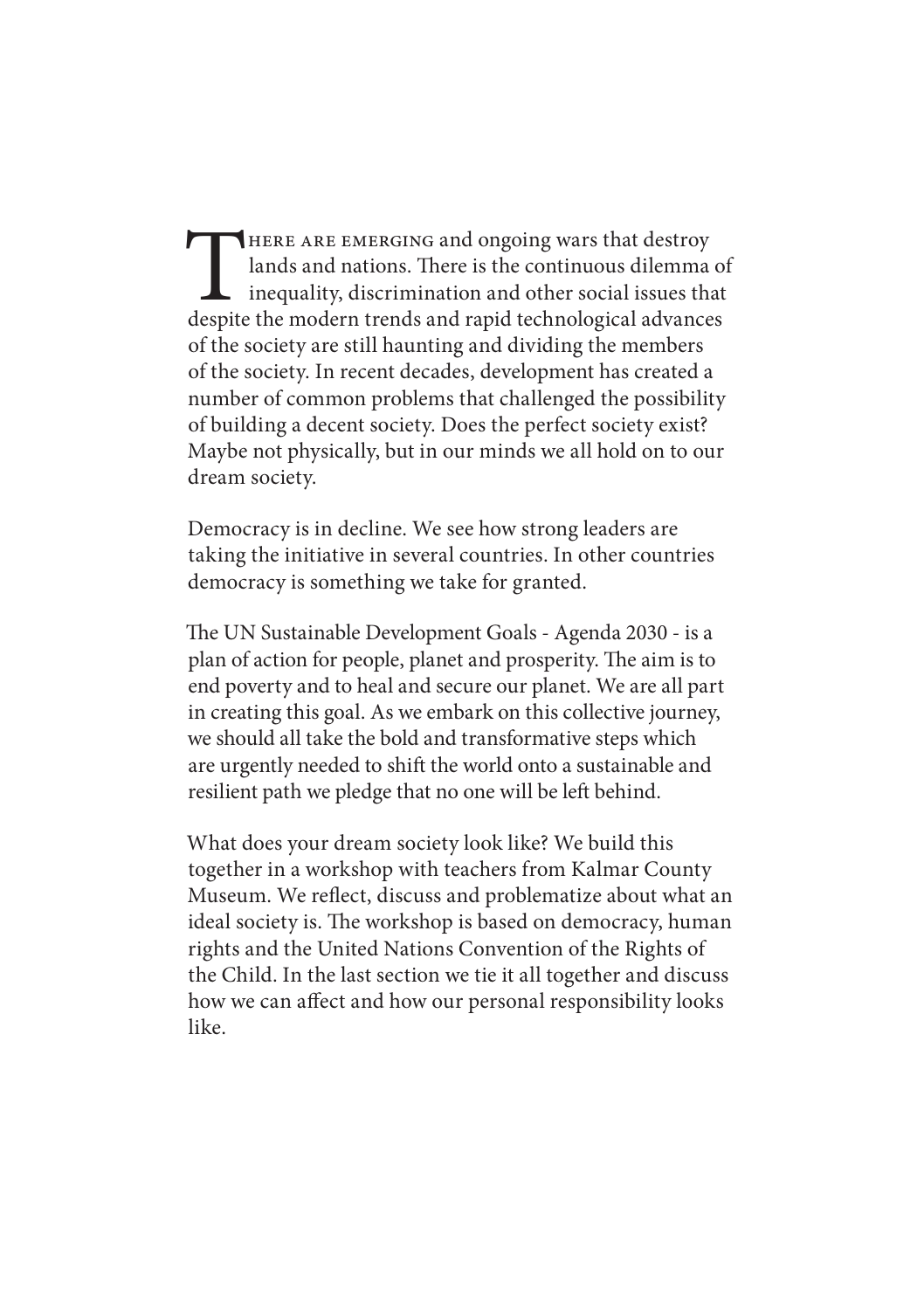## **COST AND PRACTICALITIES**

The workshop can be tailored according to target group and length.

## **CONTACT**

Johanna Ejderstedt International coordinator, Kalmar County Museum / Bridging Ages International johanna.ejderstedt@kalmarlansmuseum.se  $+27\,703435390$